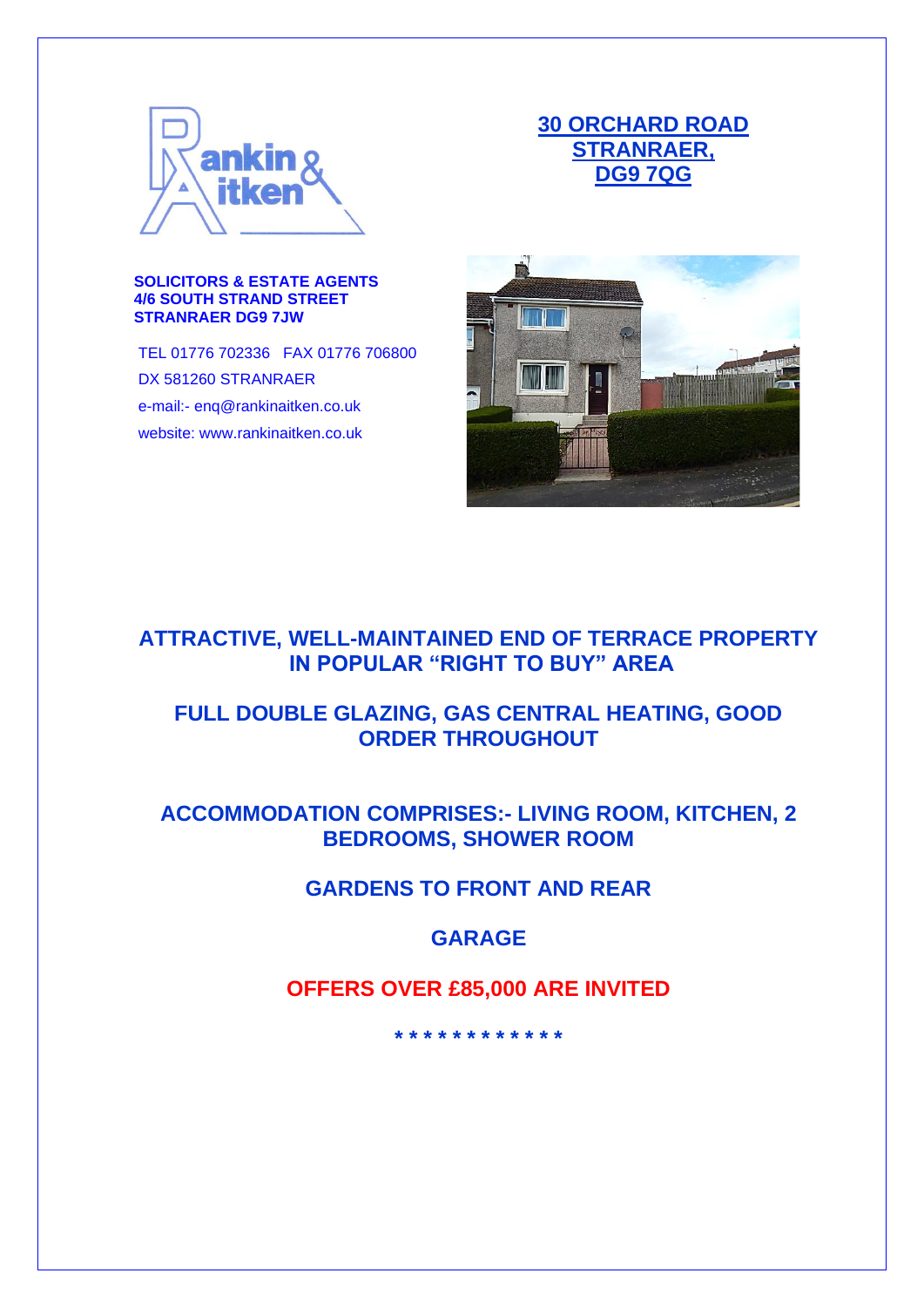### **DESCRIPTION**

30 Orchard Road represents an excellent opportunity for the first-time buyer to get a foot on the property ladder or equally could offer an attractive "buy to let" investment opportunity.

The property is in good order having been well maintained by the current owner and benefits from full double glazing and gas central heating.

The property is centrally located with a bus service near by and primary and secondary education facilities in the locality. The town centre of Stranraer is a short distance away where there is a good range of shops, banks and supermarkets. The Ryan Centre sports/theatre facility is but a short walk away.

Early viewing of this attractive home is recommended.

#### \* \* \* \* \* \* \* \* \* \* \* \* \* \*

### **ACCOMMODATION**

#### **HALL/STAIR:**

Upvc double glazed wood effect front door opens onto hall/stair, under stair cupboard housing gas central heating boiler.

#### **LIVING ROOM:** (18"9 X 11"9)

Spacious dual aspect public room with windows to front and rear, gas fire in tiled harth.



#### **KITCHEN:** (7"9 x 9"8)

Galley style kitchen with wood effect laminate flooring, a good range of modern fitted units both base and wall mounted with wood effect doors and granite effect work tops, fluorescent strip lighting, stainless steel sink, tiled splashbacks, integrated appliances, electric oven and hob, extractor hood, washing machine? Upvc rear door to rear garden.



### **UPSTAIRS**

**FRONT BEDROOM:** (16"5 x 8"10) Large double bedroom overlooking the front garden with wall cupboard.